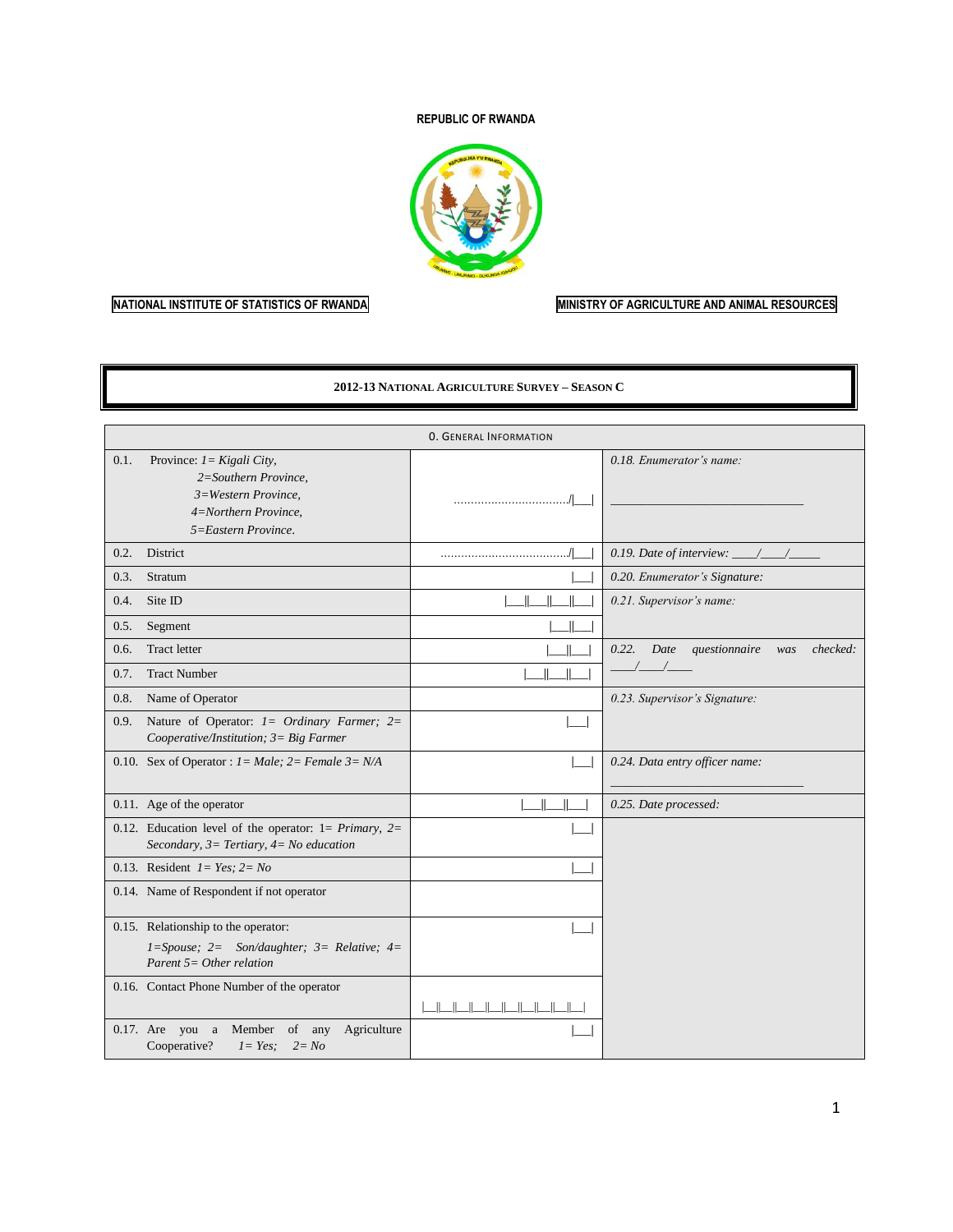# **Part I: Plot identification within the segment** *(Season C)*

| 1.1<br>Plot<br>No. | 1.2<br>Plot<br>size                                                                                                                                                                                                                                                                                                                                                                                                                                                                                                                                                                                                                                                                               | to next plot | 1.3 Specify the crop planted.<br>If the plot is Fallow land fill 98 and<br>go to question 1.12 and 1.13 only; If<br>the plot is uncultivated fill 99 and go | 1.4 Crop 1.5 Crop<br>proportion | density | 1.6 What was<br>the starting<br>date<br>for<br>sowing? | 1.7 Did you use<br>traditional seeds?<br>$1 = Yes$ $2 = No$<br>$3=N/A$ | 1.8 Did you use improved<br>seeds?<br>$1 = Yes$ $2 = No$ $3=N/A$ | 1.9 Do you expect any production on this<br>crop by 31 <sup>st</sup> August 2013?<br>$1 = Yes$ $2 = No$ $3=N/A$ | 1.10 What is the expected date for harvesting?                                                                                                                                                                                 |
|--------------------|---------------------------------------------------------------------------------------------------------------------------------------------------------------------------------------------------------------------------------------------------------------------------------------------------------------------------------------------------------------------------------------------------------------------------------------------------------------------------------------------------------------------------------------------------------------------------------------------------------------------------------------------------------------------------------------------------|--------------|-------------------------------------------------------------------------------------------------------------------------------------------------------------|---------------------------------|---------|--------------------------------------------------------|------------------------------------------------------------------------|------------------------------------------------------------------|-----------------------------------------------------------------------------------------------------------------|--------------------------------------------------------------------------------------------------------------------------------------------------------------------------------------------------------------------------------|
|                    | m <sup>2</sup>                                                                                                                                                                                                                                                                                                                                                                                                                                                                                                                                                                                                                                                                                    | Crop<br>Code | Crop name                                                                                                                                                   | Code                            | Code    | Code                                                   | Code                                                                   | Code                                                             | Code                                                                                                            | Code                                                                                                                                                                                                                           |
| $\mathbf{1}$       |                                                                                                                                                                                                                                                                                                                                                                                                                                                                                                                                                                                                                                                                                                   |              |                                                                                                                                                             |                                 |         |                                                        |                                                                        |                                                                  |                                                                                                                 |                                                                                                                                                                                                                                |
|                    |                                                                                                                                                                                                                                                                                                                                                                                                                                                                                                                                                                                                                                                                                                   |              |                                                                                                                                                             |                                 |         |                                                        |                                                                        |                                                                  |                                                                                                                 |                                                                                                                                                                                                                                |
|                    |                                                                                                                                                                                                                                                                                                                                                                                                                                                                                                                                                                                                                                                                                                   |              |                                                                                                                                                             |                                 |         |                                                        |                                                                        |                                                                  |                                                                                                                 |                                                                                                                                                                                                                                |
|                    |                                                                                                                                                                                                                                                                                                                                                                                                                                                                                                                                                                                                                                                                                                   |              |                                                                                                                                                             |                                 |         |                                                        |                                                                        |                                                                  |                                                                                                                 |                                                                                                                                                                                                                                |
| 2                  |                                                                                                                                                                                                                                                                                                                                                                                                                                                                                                                                                                                                                                                                                                   |              |                                                                                                                                                             |                                 |         |                                                        |                                                                        |                                                                  |                                                                                                                 |                                                                                                                                                                                                                                |
|                    |                                                                                                                                                                                                                                                                                                                                                                                                                                                                                                                                                                                                                                                                                                   |              |                                                                                                                                                             |                                 |         |                                                        |                                                                        |                                                                  |                                                                                                                 |                                                                                                                                                                                                                                |
|                    |                                                                                                                                                                                                                                                                                                                                                                                                                                                                                                                                                                                                                                                                                                   |              |                                                                                                                                                             |                                 |         |                                                        |                                                                        |                                                                  |                                                                                                                 |                                                                                                                                                                                                                                |
|                    |                                                                                                                                                                                                                                                                                                                                                                                                                                                                                                                                                                                                                                                                                                   |              |                                                                                                                                                             |                                 |         |                                                        |                                                                        |                                                                  |                                                                                                                 |                                                                                                                                                                                                                                |
| $\mathfrak{Z}$     |                                                                                                                                                                                                                                                                                                                                                                                                                                                                                                                                                                                                                                                                                                   |              |                                                                                                                                                             |                                 |         |                                                        |                                                                        |                                                                  |                                                                                                                 |                                                                                                                                                                                                                                |
|                    |                                                                                                                                                                                                                                                                                                                                                                                                                                                                                                                                                                                                                                                                                                   |              |                                                                                                                                                             |                                 |         |                                                        |                                                                        |                                                                  |                                                                                                                 |                                                                                                                                                                                                                                |
|                    |                                                                                                                                                                                                                                                                                                                                                                                                                                                                                                                                                                                                                                                                                                   |              |                                                                                                                                                             |                                 |         |                                                        |                                                                        |                                                                  |                                                                                                                 |                                                                                                                                                                                                                                |
|                    |                                                                                                                                                                                                                                                                                                                                                                                                                                                                                                                                                                                                                                                                                                   |              |                                                                                                                                                             |                                 |         |                                                        |                                                                        |                                                                  |                                                                                                                 |                                                                                                                                                                                                                                |
| $\overline{4}$     |                                                                                                                                                                                                                                                                                                                                                                                                                                                                                                                                                                                                                                                                                                   |              |                                                                                                                                                             |                                 |         |                                                        |                                                                        |                                                                  |                                                                                                                 |                                                                                                                                                                                                                                |
|                    |                                                                                                                                                                                                                                                                                                                                                                                                                                                                                                                                                                                                                                                                                                   |              |                                                                                                                                                             |                                 |         |                                                        |                                                                        |                                                                  |                                                                                                                 |                                                                                                                                                                                                                                |
|                    |                                                                                                                                                                                                                                                                                                                                                                                                                                                                                                                                                                                                                                                                                                   |              |                                                                                                                                                             |                                 |         |                                                        |                                                                        |                                                                  |                                                                                                                 |                                                                                                                                                                                                                                |
|                    |                                                                                                                                                                                                                                                                                                                                                                                                                                                                                                                                                                                                                                                                                                   |              |                                                                                                                                                             |                                 |         |                                                        |                                                                        |                                                                  |                                                                                                                 |                                                                                                                                                                                                                                |
|                    | Crop Codes: 1-Maize, 2-Paddy rice, 3-Sorghum, 4-Wheat, 5-Other cereals, 6- Bush Beans, 7-Climbing beans, 8-Peas, 9-Other legumes & pulses, 10-Cassava, 11-Irish potatoes, 12-Sweet potatoes, 13-Yams & Taro, 14-Tomatoes, 15-W<br>16-Flower cabbage, 17- Onion, 18- Carrot, 19- Eggplant, 20-Other vegetables, 21-Cooking Bananas, 22-Banana Fruit, 23- Banana for beer, 24-Pineapple, 25-Avocado, 26-Passion fruits, 27- Other fruits, 28- Soya beans, 29- Grou<br>31-Other oil seeds, 32-Coffee, 33- Pyrethrum, 34-Other crops, 35- Black eggplants, 36- Sweet pepper, 37- Pepper, 38- Amaranths, 39- Celery, 40- Spinach, 41- Small red beans, 42- Sugar beet, 43- Garlic, 44-African cabbage, |              |                                                                                                                                                             |                                 |         |                                                        |                                                                        |                                                                  |                                                                                                                 |                                                                                                                                                                                                                                |
|                    | Letus, 48- Brocolli,                                                                                                                                                                                                                                                                                                                                                                                                                                                                                                                                                                                                                                                                              |              |                                                                                                                                                             |                                 |         |                                                        |                                                                        |                                                                  |                                                                                                                 |                                                                                                                                                                                                                                |
|                    | Perennial Crops)                                                                                                                                                                                                                                                                                                                                                                                                                                                                                                                                                                                                                                                                                  |              |                                                                                                                                                             |                                 |         |                                                        |                                                                        |                                                                  |                                                                                                                 | Crop proportion/Density Codes :1- $\leq 10\%$ 2- 11% up to 20% 3-21% up to 30% 4-31% up to 40% 5-41% up to 50% 6-51% up to 60% 7-61% up to 70% 8-71% up to 80% 9-81% up to 90% 10-91% up to 100% 11- Above 100% (Applicable on |
|                    |                                                                                                                                                                                                                                                                                                                                                                                                                                                                                                                                                                                                                                                                                                   |              | Sowing Start Date Codes: 1- Before 15/04/13                                                                                                                 | 2- Between 15-30/04/13          |         | 3- Between 01-31/05/13                                 |                                                                        | 4- Between 01-30/06/13                                           | 5- Between 01-31/07/13<br>6- After $31/07/13$                                                                   |                                                                                                                                                                                                                                |
|                    | <b>Expected Harvest Date Codes: 1- Before 01/07/13</b><br>2-Between 01 to 15/07/13<br>3-Between 16 to 30/07/13<br>4- Between 1 to 31/08/13<br>5- After 31/08/13                                                                                                                                                                                                                                                                                                                                                                                                                                                                                                                                   |              |                                                                                                                                                             |                                 |         |                                                        |                                                                        |                                                                  |                                                                                                                 |                                                                                                                                                                                                                                |
|                    |                                                                                                                                                                                                                                                                                                                                                                                                                                                                                                                                                                                                                                                                                                   |              | Seasons' codes: 1- Season C 2103 2- Season B 2013 or before 3- Season A 2013-2014                                                                           |                                 |         |                                                        |                                                                        |                                                                  |                                                                                                                 |                                                                                                                                                                                                                                |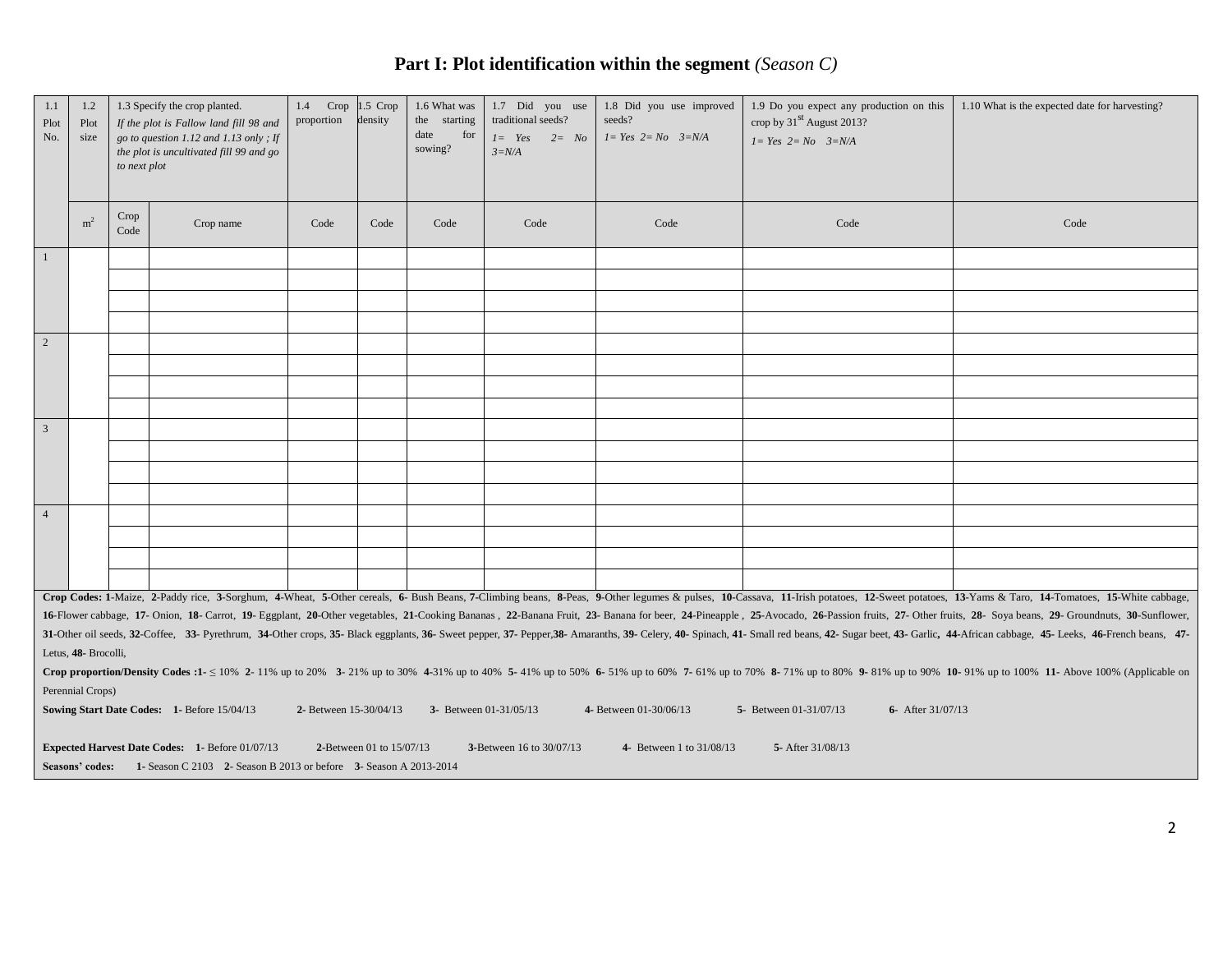| 1.1<br>Plot<br>No. | 1.2<br>Plot<br>size                                                                                                                                             | to next plot | 1.3 Specify the crop planted.<br>If the plot is Fallow land fill 98 and<br>go to question 1.12 and 1.13 only; If<br>the plot is uncultivated fill 99 and go | 1.4<br>proportion      | $Crop$ 1.5 $Crop$<br>density | 1.6 What was<br>the starting<br>date<br>for<br>sowing? | 1.7 Did you use<br>traditional seeds?<br>$I = Yes$ $2 = No$<br>$3=N/A$ | 1.8 Did you use improved<br>seeds?<br>$1 = Yes$ $2 = No$ $3=N/A$ | 1.9 Do you expect any production on this<br>crop by 31 <sup>st</sup> August 2013?<br>$1 = Yes$ $2 = No$ $3=N/A$ | 1.10 What is the expected date for harvesting?                                                                                                                                                                                 |
|--------------------|-----------------------------------------------------------------------------------------------------------------------------------------------------------------|--------------|-------------------------------------------------------------------------------------------------------------------------------------------------------------|------------------------|------------------------------|--------------------------------------------------------|------------------------------------------------------------------------|------------------------------------------------------------------|-----------------------------------------------------------------------------------------------------------------|--------------------------------------------------------------------------------------------------------------------------------------------------------------------------------------------------------------------------------|
|                    | m <sup>2</sup>                                                                                                                                                  | Crop<br>Code | Crop name                                                                                                                                                   | Code                   | Code                         | Code                                                   | Code                                                                   | Code                                                             | Code                                                                                                            | Code                                                                                                                                                                                                                           |
| 5                  |                                                                                                                                                                 |              |                                                                                                                                                             |                        |                              |                                                        |                                                                        |                                                                  |                                                                                                                 |                                                                                                                                                                                                                                |
|                    |                                                                                                                                                                 |              |                                                                                                                                                             |                        |                              |                                                        |                                                                        |                                                                  |                                                                                                                 |                                                                                                                                                                                                                                |
|                    |                                                                                                                                                                 |              |                                                                                                                                                             |                        |                              |                                                        |                                                                        |                                                                  |                                                                                                                 |                                                                                                                                                                                                                                |
|                    |                                                                                                                                                                 |              |                                                                                                                                                             |                        |                              |                                                        |                                                                        |                                                                  |                                                                                                                 |                                                                                                                                                                                                                                |
| 6                  |                                                                                                                                                                 |              |                                                                                                                                                             |                        |                              |                                                        |                                                                        |                                                                  |                                                                                                                 |                                                                                                                                                                                                                                |
|                    |                                                                                                                                                                 |              |                                                                                                                                                             |                        |                              |                                                        |                                                                        |                                                                  |                                                                                                                 |                                                                                                                                                                                                                                |
|                    |                                                                                                                                                                 |              |                                                                                                                                                             |                        |                              |                                                        |                                                                        |                                                                  |                                                                                                                 |                                                                                                                                                                                                                                |
|                    |                                                                                                                                                                 |              |                                                                                                                                                             |                        |                              |                                                        |                                                                        |                                                                  |                                                                                                                 |                                                                                                                                                                                                                                |
| $\overline{7}$     |                                                                                                                                                                 |              |                                                                                                                                                             |                        |                              |                                                        |                                                                        |                                                                  |                                                                                                                 |                                                                                                                                                                                                                                |
|                    |                                                                                                                                                                 |              |                                                                                                                                                             |                        |                              |                                                        |                                                                        |                                                                  |                                                                                                                 |                                                                                                                                                                                                                                |
|                    |                                                                                                                                                                 |              |                                                                                                                                                             |                        |                              |                                                        |                                                                        |                                                                  |                                                                                                                 |                                                                                                                                                                                                                                |
|                    |                                                                                                                                                                 |              |                                                                                                                                                             |                        |                              |                                                        |                                                                        |                                                                  |                                                                                                                 |                                                                                                                                                                                                                                |
| 8                  |                                                                                                                                                                 |              |                                                                                                                                                             |                        |                              |                                                        |                                                                        |                                                                  |                                                                                                                 |                                                                                                                                                                                                                                |
|                    |                                                                                                                                                                 |              |                                                                                                                                                             |                        |                              |                                                        |                                                                        |                                                                  |                                                                                                                 |                                                                                                                                                                                                                                |
|                    |                                                                                                                                                                 |              |                                                                                                                                                             |                        |                              |                                                        |                                                                        |                                                                  |                                                                                                                 |                                                                                                                                                                                                                                |
|                    |                                                                                                                                                                 |              |                                                                                                                                                             |                        |                              |                                                        |                                                                        |                                                                  |                                                                                                                 |                                                                                                                                                                                                                                |
|                    |                                                                                                                                                                 |              |                                                                                                                                                             |                        |                              |                                                        |                                                                        |                                                                  |                                                                                                                 | Crop Codes: 1-Maize, 2-Paddy rice, 3-Sorghum, 4-Wheat, 5-Other cereals, 6- Bush Beans, 7-Climbing beans, 8-Peas, 9-Other legumes & pulses, 10-Cassava, 11-Irish potatoes, 12-Sweet potatoes, 13-Yams & Taro, 14-Tomatoes, 15-W |
|                    |                                                                                                                                                                 |              |                                                                                                                                                             |                        |                              |                                                        |                                                                        |                                                                  |                                                                                                                 | 16-Flower cabbage, 17- Onion, 18- Carrot, 19- Eggplant, 20-Other vegetables, 21-Cooking Bananas, 22-Banana Fruit, 23- Banana for beer, 24-Pineapple, 25-Avocado, 26-Passion fruits, 27- Other fruits, 28- Soya beans, 29- Grou |
|                    | Letus, 48- Brocolli,                                                                                                                                            |              |                                                                                                                                                             |                        |                              |                                                        |                                                                        |                                                                  |                                                                                                                 | 31-Other oil seeds, 32-Coffee, 33- Pyrethrum, 34-Other crops, 35- Black eggplants, 36- Sweet pepper, 37- Pepper, 38- Amaranths, 39- Celery, 40- Spinach, 41- Small red beans, 42- Sugar beet, 43- Garlic, 44-African cabbage,  |
|                    |                                                                                                                                                                 |              |                                                                                                                                                             |                        |                              |                                                        |                                                                        |                                                                  |                                                                                                                 | Crop proportion/Density Codes :1- $\leq 10\%$ 2-11% up to 20% 3-21% up to 30% 4-31% up to 40% 5-41% up to 50% 6-51% up to 60% 7-61% up to 70% 8-71% up to 80% 9-81% up to 90% 10-91% up to 100% 11- Above 100% (Applicable on  |
|                    | Perennial Crops)                                                                                                                                                |              |                                                                                                                                                             |                        |                              |                                                        |                                                                        |                                                                  |                                                                                                                 |                                                                                                                                                                                                                                |
|                    |                                                                                                                                                                 |              | Sowing Start Date Codes: 1- Before 15/04/13                                                                                                                 | 2- Between 15-30/04/13 |                              | 3- Between 01-31/05/13                                 |                                                                        | 4- Between 01-30/06/13                                           | 5- Between 01-31/07/13<br>6- After 31/07/13                                                                     |                                                                                                                                                                                                                                |
|                    | <b>Expected Harvest Date Codes: 1- Before 01/07/13</b><br>2-Between 01 to 15/07/13<br>3-Between 16 to 30/07/13<br>4- Between 1 to 31/08/13<br>5- After 31/08/13 |              |                                                                                                                                                             |                        |                              |                                                        |                                                                        |                                                                  |                                                                                                                 |                                                                                                                                                                                                                                |
|                    |                                                                                                                                                                 |              | Seasons' codes: 1- Season C 2103 2- Season B 2013 or before 3- Season A 2013-2014                                                                           |                        |                              |                                                        |                                                                        |                                                                  |                                                                                                                 |                                                                                                                                                                                                                                |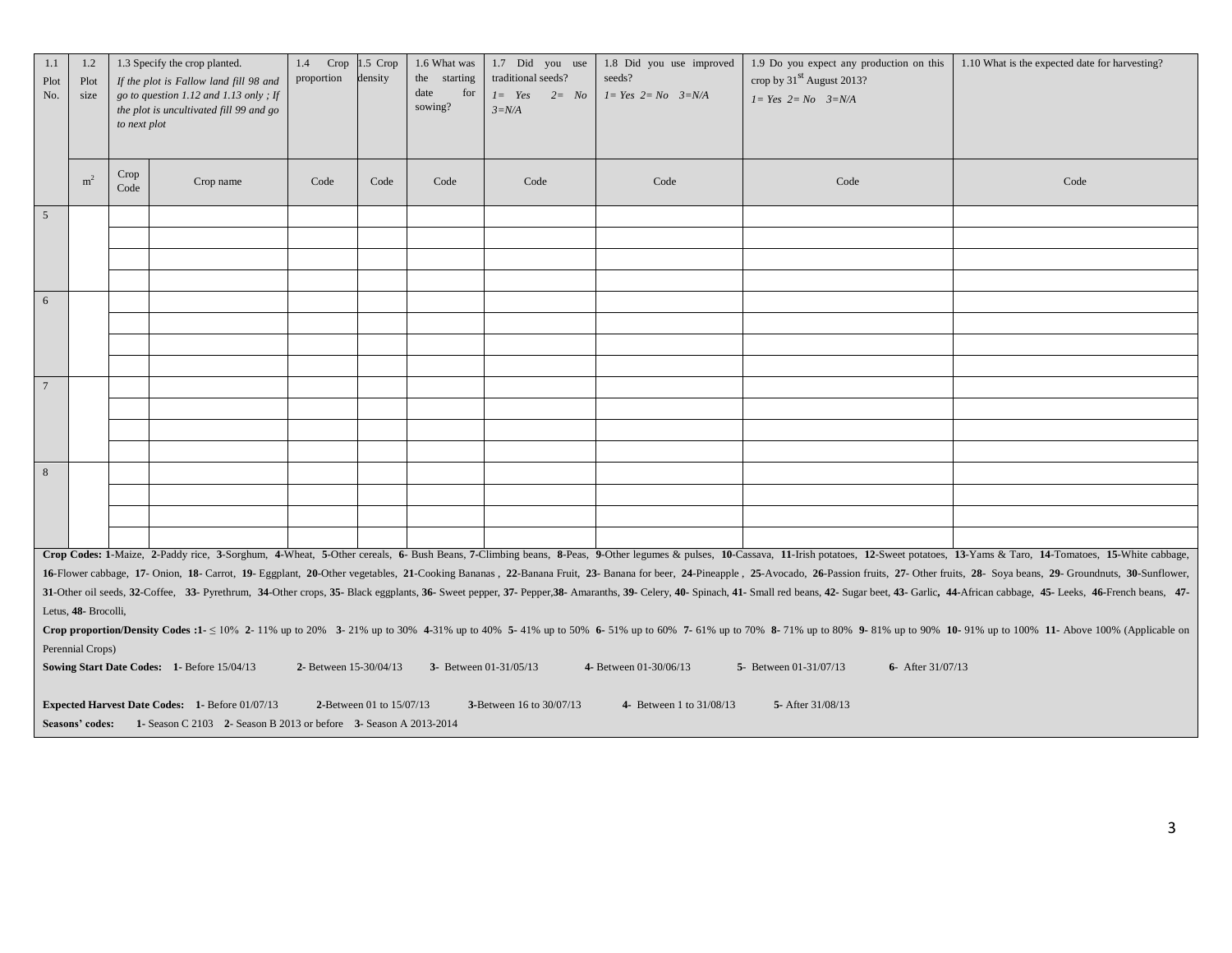# **Part II: Use of Intermediate Consumption and Inputs** *(Season C)*

*A. Expenses on farming activities*

| 2.1<br>Plot<br>No. | 2.2. State one main<br>crop type<br>(If the plot is Fallow land put 98 and<br>go to question 2.3 and continue;<br>If the plot is non-agricultural put 99<br>and go to the next plot) | Specify<br>2.3.<br>type<br>of<br>irrigation. | 2.4 Did you practice any anti-erosion activity on<br>this plot?<br>$1 = Yes, 2 = No, if 2 go to next plot$ | 2.5 Which anti-erosion activities did you practice on<br>this plot in this agriculture season? |
|--------------------|--------------------------------------------------------------------------------------------------------------------------------------------------------------------------------------|----------------------------------------------|------------------------------------------------------------------------------------------------------------|------------------------------------------------------------------------------------------------|
|                    | Code                                                                                                                                                                                 | Code                                         | Code                                                                                                       | Code                                                                                           |
| $\mathbf{1}$       |                                                                                                                                                                                      |                                              |                                                                                                            |                                                                                                |
| $\overline{c}$     |                                                                                                                                                                                      |                                              |                                                                                                            |                                                                                                |
| 3                  |                                                                                                                                                                                      |                                              |                                                                                                            |                                                                                                |
| $\sqrt{4}$         |                                                                                                                                                                                      |                                              |                                                                                                            |                                                                                                |
|                    | Irrigation Code: 1-Pumps/tube wells/irrigation machines                                                                                                                              | 2-Watering can                               | 4-Other.<br>3-Water drainage                                                                               |                                                                                                |
|                    | <b>Anti-erosion activities: 1-Ditches</b><br>$2$ -trees                                                                                                                              | 3- Radical terracing                         | 4- Progressive terracing<br>5-Grasses<br>6-waterway                                                        | 7-Mulching 8- Others                                                                           |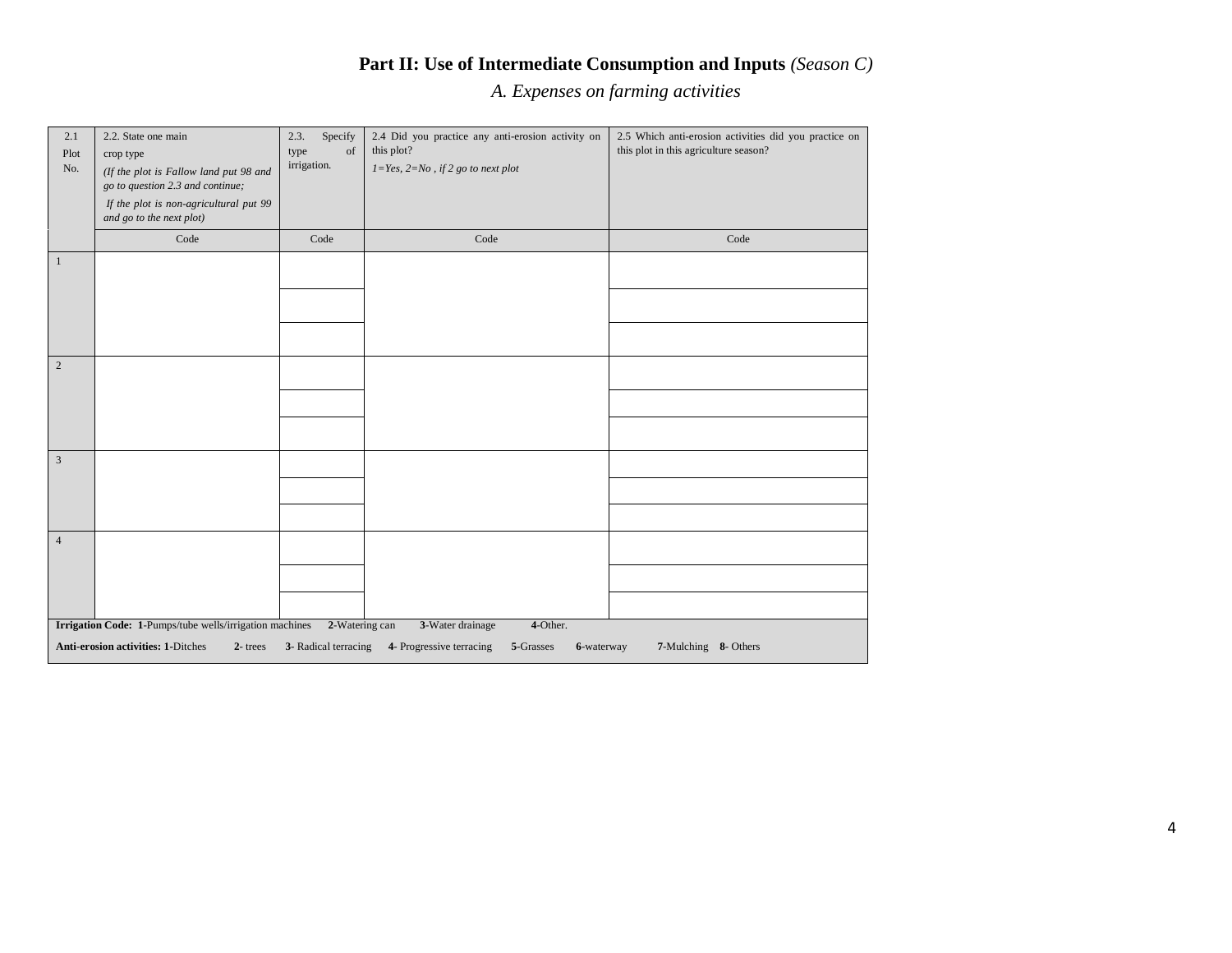| 2.1<br>Plot<br>No. | 2.2. State one main<br>crop type<br>(If the plot is Fallow land put 98 and<br>go to question 2.3 and continue;<br>If the plot is non-agricultural put 99<br>and go to the next plot) | Specify<br>2.3.<br>type<br>of<br>irrigation. | 2.4 Did you practice any anti-erosion activity on<br>this plot?<br>$1 = Yes, 2 = No, if 2 go to next plot$ | 2.5 Which anti-erosion activities did you practice on<br>this plot in this agriculture season? |
|--------------------|--------------------------------------------------------------------------------------------------------------------------------------------------------------------------------------|----------------------------------------------|------------------------------------------------------------------------------------------------------------|------------------------------------------------------------------------------------------------|
|                    | Code                                                                                                                                                                                 | Code                                         | Code                                                                                                       | Code                                                                                           |
| $\sqrt{5}$         |                                                                                                                                                                                      |                                              |                                                                                                            |                                                                                                |
|                    |                                                                                                                                                                                      |                                              |                                                                                                            |                                                                                                |
| 6                  |                                                                                                                                                                                      |                                              |                                                                                                            |                                                                                                |
|                    |                                                                                                                                                                                      |                                              |                                                                                                            |                                                                                                |
| $\overline{7}$     |                                                                                                                                                                                      |                                              |                                                                                                            |                                                                                                |
|                    |                                                                                                                                                                                      |                                              |                                                                                                            |                                                                                                |
| $\,8\,$            |                                                                                                                                                                                      |                                              |                                                                                                            |                                                                                                |
|                    | Irrigation Code: 1-Pumps/tube wells/irrigation machines                                                                                                                              | 2-Watering can                               | 4-Other.                                                                                                   |                                                                                                |
|                    | <b>Anti-erosion activities: 1-Ditches</b><br>$2$ -trees                                                                                                                              | 3- Radical terracing                         | 3-Water drainage<br>4- Progressive terracing<br>5-Grasses<br>6-waterway                                    | 7-Mulching 8- Others                                                                           |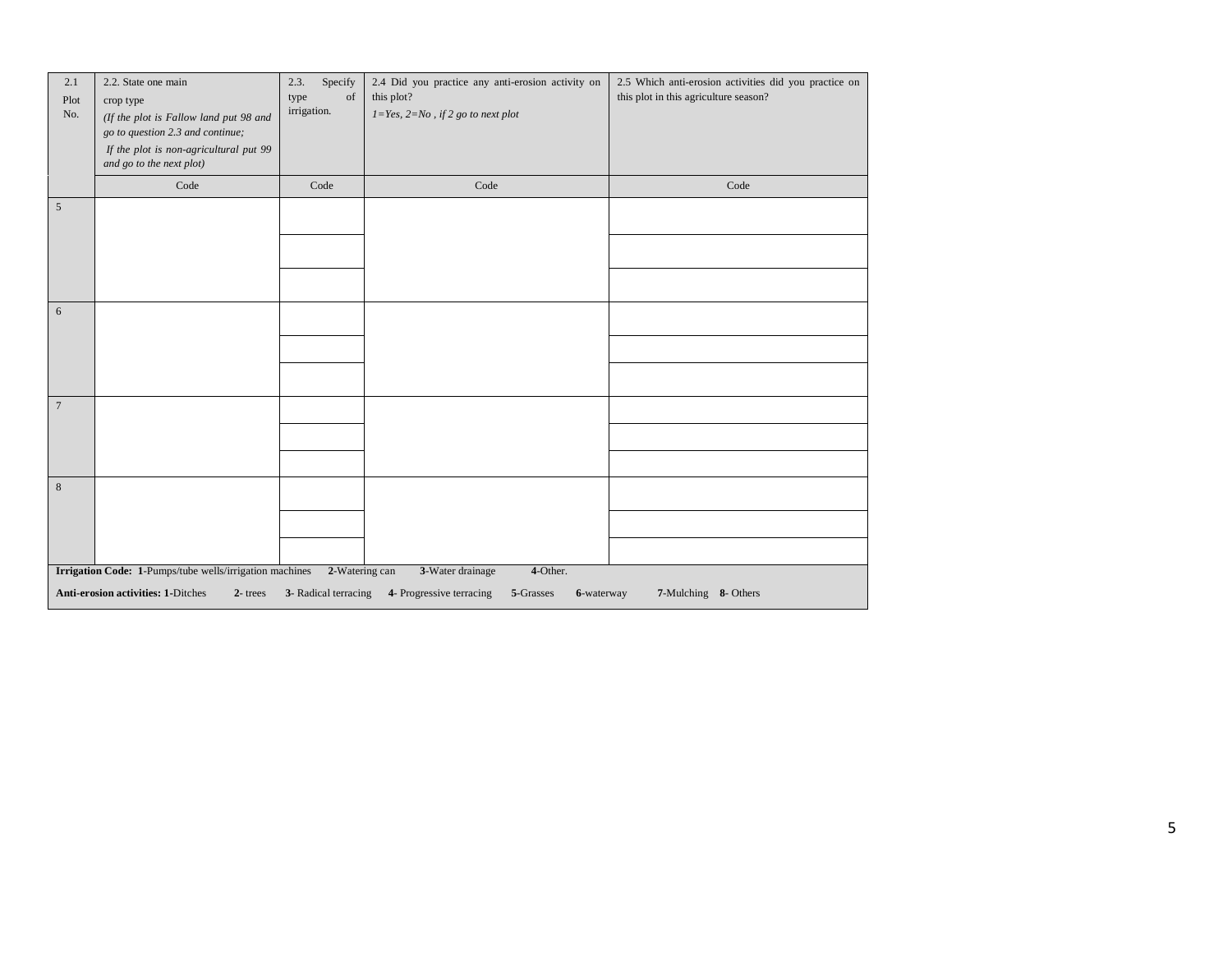# **Part II: Use of Intermediate Consumption and Inputs** *(Season C)*

*B. Expenses on fertilizers and Pesticides*

| 2.6<br>Plot No. | 2.7 Have you already used organic fertilizers during this agriculture<br>season?<br>$I = Yes$<br>$2 = No$ If the answer is 2, skip to 2.9 | 2.8 Fertilizers or Pesticides used :<br>$1 = Fertilizers$<br>$2 = Pesticides$<br>$3 = 1 & 2$<br>$4 = 1 & 2$ not used If the answer is 4 go to<br>the next plot | 2.9 Fertilizers used/will be used in<br>Season C 2013 | 2.10 Pesticides used/will be used in Season C 2013 |
|-----------------|-------------------------------------------------------------------------------------------------------------------------------------------|----------------------------------------------------------------------------------------------------------------------------------------------------------------|-------------------------------------------------------|----------------------------------------------------|
|                 | Code                                                                                                                                      | Code                                                                                                                                                           | Type of Fertilizer<br>(Find Codes below)              | Type of Pesticide<br>(Find Codes below)            |
|                 |                                                                                                                                           |                                                                                                                                                                |                                                       |                                                    |
|                 |                                                                                                                                           |                                                                                                                                                                |                                                       |                                                    |
|                 |                                                                                                                                           |                                                                                                                                                                |                                                       |                                                    |
| 2               |                                                                                                                                           |                                                                                                                                                                |                                                       |                                                    |
|                 |                                                                                                                                           |                                                                                                                                                                |                                                       |                                                    |
| 3               |                                                                                                                                           |                                                                                                                                                                |                                                       |                                                    |
|                 |                                                                                                                                           |                                                                                                                                                                |                                                       |                                                    |
|                 |                                                                                                                                           |                                                                                                                                                                |                                                       |                                                    |
| $\overline{4}$  |                                                                                                                                           |                                                                                                                                                                |                                                       |                                                    |
|                 |                                                                                                                                           |                                                                                                                                                                |                                                       |                                                    |
|                 | Fertilizers Codes: 1. NPK 2. UREA<br>3. LIQUID UREA                                                                                       | 4. DAP 5. LIME 6. OTHER FERTILIZER (Specify)                                                                                                                   |                                                       |                                                    |
|                 | Pesticides Codes: 7. DITHANE 8. RIDOMIL 9. DIMETHOATE 10. CYPERMETRINE 11. DURSIBAN 12. TILT 13. PILKARE 14. OTHER PESTICIDE (Specify)    |                                                                                                                                                                |                                                       |                                                    |
|                 | Source of Fertilizers/Pesticides: 1= Government (MINAGRI/ RAB/NAEB/District); 2= Market; 3= Government & Market; 4= Other provider        |                                                                                                                                                                |                                                       |                                                    |
|                 |                                                                                                                                           |                                                                                                                                                                |                                                       |                                                    |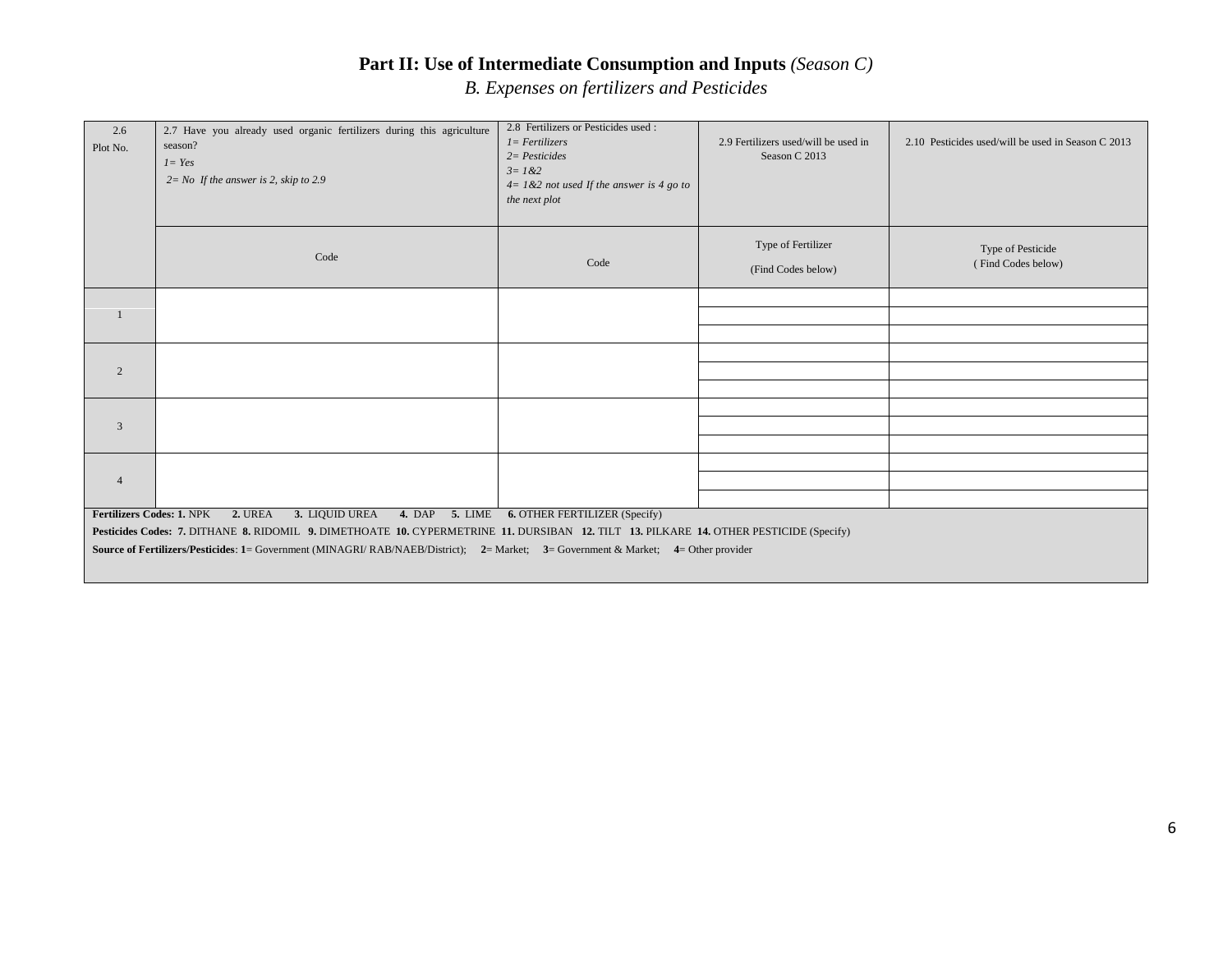| 2.6<br>Plot No.           | 2.7 Have you already used organic fertilizers during this agriculture<br>season?<br>$1 = Yes$<br>$2 = No$ If the answer is 2, skip to 2.9 | 2.8 Fertilizers or Pesticides used:<br>$1 = Fertilizers$<br>$2 =$ Pesticides<br>$3 = 1 & 2$<br>$4 = 1 & 2$ not used If the answer is 4 go to<br>the next plot | 2.9 Fertilizers used/will be used in<br>Season C 2013 | 2.10 Pesticides used/will be used in Season C 2013 |
|---------------------------|-------------------------------------------------------------------------------------------------------------------------------------------|---------------------------------------------------------------------------------------------------------------------------------------------------------------|-------------------------------------------------------|----------------------------------------------------|
|                           | Code                                                                                                                                      | Code                                                                                                                                                          | Type of Fertilizer<br>(Find Codes below)              | Type of Pesticide<br>(Find Codes below)            |
|                           |                                                                                                                                           |                                                                                                                                                               |                                                       |                                                    |
|                           |                                                                                                                                           |                                                                                                                                                               |                                                       |                                                    |
|                           |                                                                                                                                           |                                                                                                                                                               |                                                       |                                                    |
| 2                         |                                                                                                                                           |                                                                                                                                                               |                                                       |                                                    |
|                           |                                                                                                                                           |                                                                                                                                                               |                                                       |                                                    |
| 3                         |                                                                                                                                           |                                                                                                                                                               |                                                       |                                                    |
|                           |                                                                                                                                           |                                                                                                                                                               |                                                       |                                                    |
| $\overline{4}$            |                                                                                                                                           |                                                                                                                                                               |                                                       |                                                    |
|                           |                                                                                                                                           |                                                                                                                                                               |                                                       |                                                    |
| Fertilizers Codes: 1. NPK | 2. UREA<br>3. LIQUID UREA                                                                                                                 | 4. DAP 5. LIME 6. OTHER FERTILIZER (Specify)                                                                                                                  |                                                       |                                                    |
|                           | Pesticides Codes: 7. DITHANE 8. RIDOMIL 9. DIMETHOATE 10. CYPERMETRINE 11. DURSIBAN 12. TILT 13. PILKARE 14. OTHER PESTICIDE (Specify)    |                                                                                                                                                               |                                                       |                                                    |
|                           | Source of Fertilizers/Pesticides: 1= Government (MINAGRI/RAB/NAEB/District); 2= Market; 3= Government & Market; 4= Other provider         |                                                                                                                                                               |                                                       |                                                    |
|                           |                                                                                                                                           |                                                                                                                                                               |                                                       |                                                    |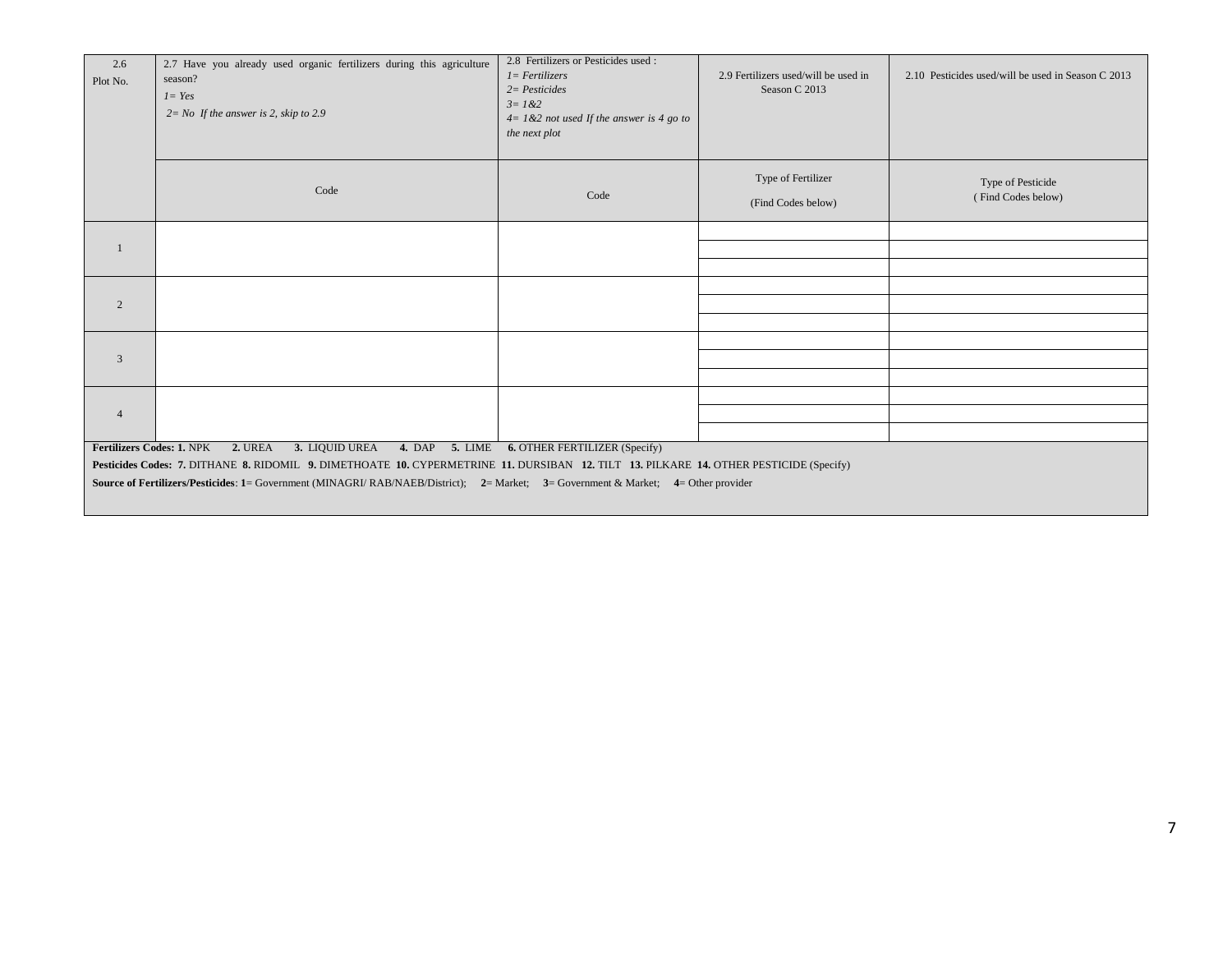#### **Part II: Use of Intermediate Consumption and Inputs** *(Season C),*

# *C. Expenses on small tools and farm equipments*

| 2.11 Name of small tools and farm<br>equipments | 2.12 Did you buy this tool/equipment<br>during this season? | 2.13 How many did you buy<br>during this season? | 2.14 How much did you pay for this<br>tool/equipment?) | 2.15 Total amount spent on<br>this tool/equipment | 2.16 Number of equipment received<br>for free from a non agricultural donor |  |
|-------------------------------------------------|-------------------------------------------------------------|--------------------------------------------------|--------------------------------------------------------|---------------------------------------------------|-----------------------------------------------------------------------------|--|
|                                                 | $1 = Yes; 2=No$                                             |                                                  |                                                        |                                                   |                                                                             |  |
|                                                 | If the answer is 2 Skip to Question 2.16                    | Number                                           | Unit Price (RWF)                                       | Total Cost (RWF)                                  | Number                                                                      |  |
| Hoe<br>1.                                       |                                                             |                                                  |                                                        |                                                   |                                                                             |  |
| Spring Hoe<br>2.                                |                                                             |                                                  |                                                        |                                                   |                                                                             |  |
| Hoe<br>3.                                       |                                                             |                                                  |                                                        |                                                   |                                                                             |  |
| Rake<br>4.                                      |                                                             |                                                  |                                                        |                                                   |                                                                             |  |
| Pick<br>5.                                      |                                                             |                                                  |                                                        |                                                   |                                                                             |  |
| Wheelbarrow<br>6.                               |                                                             |                                                  |                                                        |                                                   |                                                                             |  |
| Shovel<br>7.                                    |                                                             |                                                  |                                                        |                                                   |                                                                             |  |
| Sprayer<br>8.                                   |                                                             |                                                  |                                                        |                                                   |                                                                             |  |
| Watering can<br>9.                              |                                                             |                                                  |                                                        |                                                   |                                                                             |  |
| $10.$ Saw                                       |                                                             |                                                  |                                                        |                                                   |                                                                             |  |
| 11. Sickle                                      |                                                             |                                                  |                                                        |                                                   |                                                                             |  |
| 12. Secateurs                                   |                                                             |                                                  |                                                        |                                                   |                                                                             |  |
| 13. Scythe                                      |                                                             |                                                  |                                                        |                                                   |                                                                             |  |
| 14. Axe                                         |                                                             |                                                  |                                                        |                                                   |                                                                             |  |
| 15. Machete                                     |                                                             |                                                  |                                                        |                                                   |                                                                             |  |
| 16. Billhook                                    |                                                             |                                                  |                                                        |                                                   |                                                                             |  |
| 17. Mortar                                      |                                                             |                                                  |                                                        |                                                   |                                                                             |  |
| 18. Mill                                        |                                                             |                                                  |                                                        |                                                   |                                                                             |  |
| 19. Basket                                      |                                                             |                                                  |                                                        |                                                   |                                                                             |  |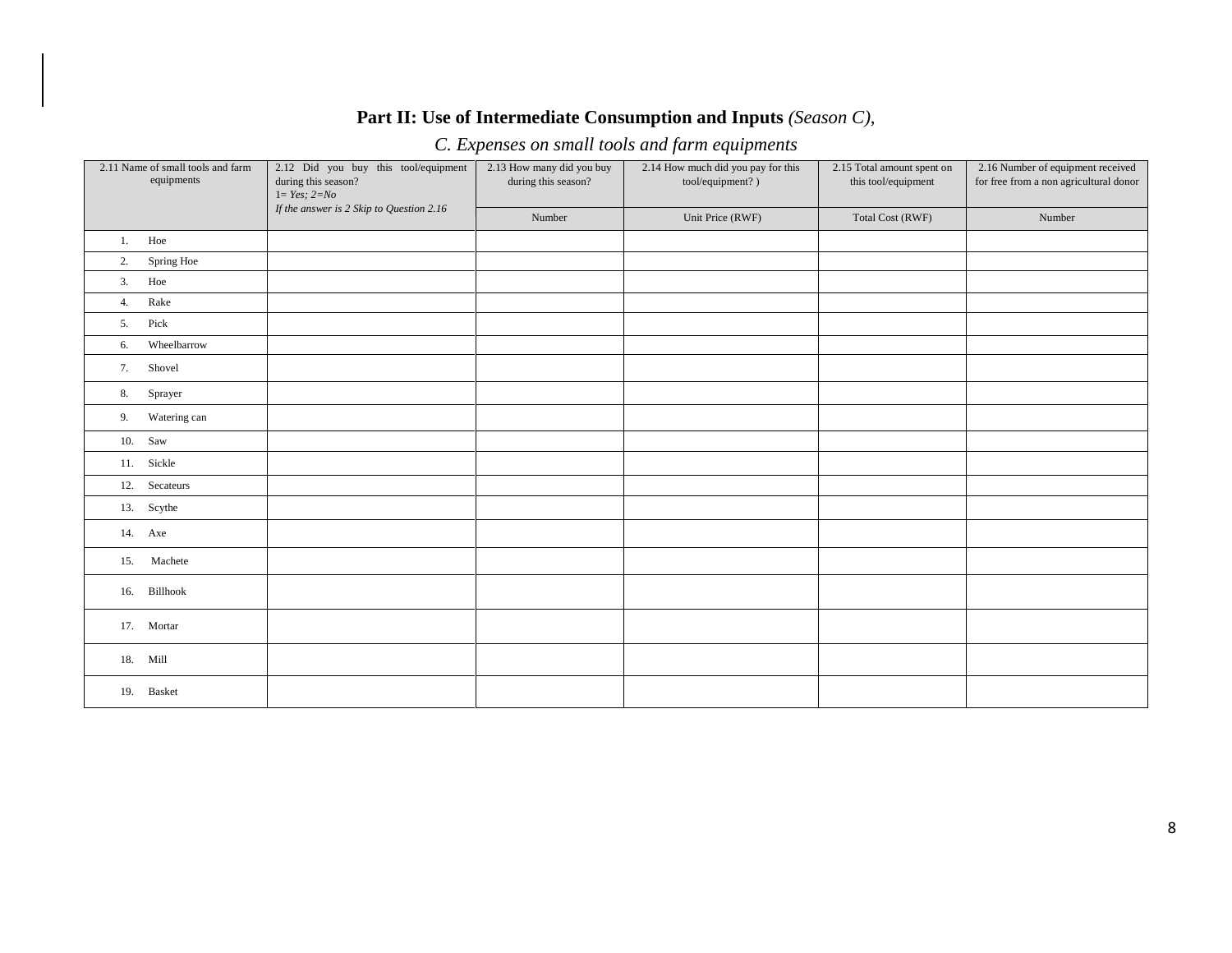#### **Part II: Use of Intermediate Consumption and Inputs** *(Season C),*

# *C. Expenses on small tools and farm equipments (Continuation)*

| 2.11 Name of small tools and farm<br>equipments | 2.12 Did you buy this tool/equipment<br>during this season?<br>$1 = Yes; 2 = No$ | 2.13 How many did you buy<br>during this season? | 2.14 How much did you pay for this<br>tool/equipment? | 2.15 Total amount spent on this<br>tool/equipment | 2.16 Number of equipment<br>received for free from a non<br>agricultural donor |
|-------------------------------------------------|----------------------------------------------------------------------------------|--------------------------------------------------|-------------------------------------------------------|---------------------------------------------------|--------------------------------------------------------------------------------|
|                                                 | If the answer is 2 Skip to Question 2.16                                         | Number                                           | Unit Price (RWF)                                      | Total Cost (RWF)                                  | Number                                                                         |
| 20. Sack                                        |                                                                                  |                                                  |                                                       |                                                   |                                                                                |
| 21. Big basket                                  |                                                                                  |                                                  |                                                       |                                                   |                                                                                |
| 22. Pitcher                                     |                                                                                  |                                                  |                                                       |                                                   |                                                                                |
| 23. Winnower                                    |                                                                                  |                                                  |                                                       |                                                   |                                                                                |
| 24. Basket                                      |                                                                                  |                                                  |                                                       |                                                   |                                                                                |
| Basket<br>25.                                   |                                                                                  |                                                  |                                                       |                                                   |                                                                                |
| 26. Balance/Scale                               |                                                                                  |                                                  |                                                       |                                                   |                                                                                |
| 27. Jerry-can                                   |                                                                                  |                                                  |                                                       |                                                   |                                                                                |
| Barrel<br>28.                                   |                                                                                  |                                                  |                                                       |                                                   |                                                                                |
| Bike<br>29.                                     |                                                                                  |                                                  |                                                       |                                                   |                                                                                |
| 30. Craft bike                                  |                                                                                  |                                                  |                                                       |                                                   |                                                                                |
| 31. Bowl                                        |                                                                                  |                                                  |                                                       |                                                   |                                                                                |
| 32. Sheeting                                    |                                                                                  |                                                  |                                                       |                                                   |                                                                                |
| 33. Hoe Handle                                  |                                                                                  |                                                  |                                                       |                                                   |                                                                                |
| 35. Water pipes                                 |                                                                                  |                                                  |                                                       |                                                   |                                                                                |
| 34. Others (specify)                            |                                                                                  |                                                  |                                                       |                                                   |                                                                                |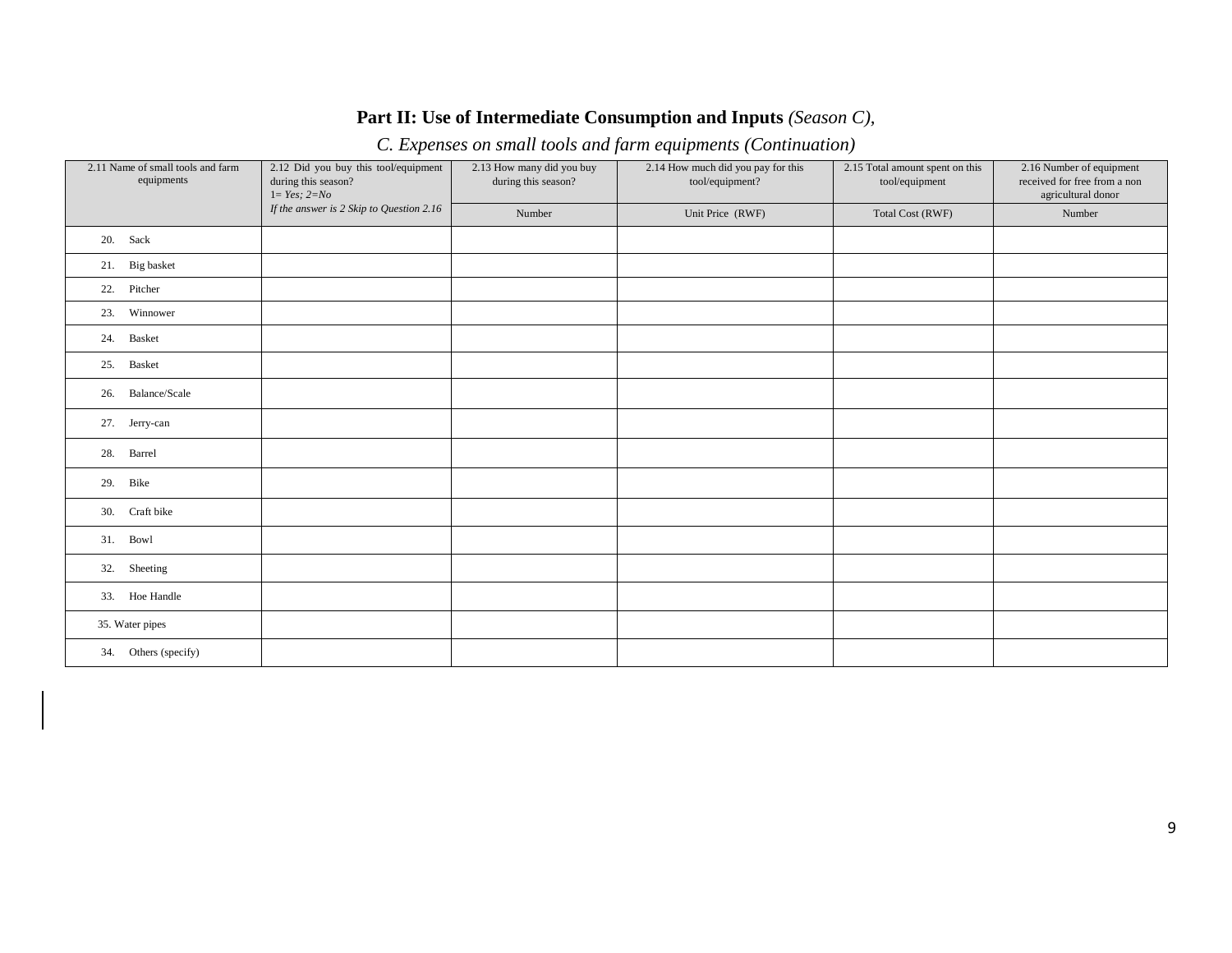#### **Part III: Harvest measurement** *(Season C)*

#### *0. Seasonal crops*

| Name of the crop planted<br>in agricultural season C                                                                                                                                                                                                                                                         | Crop<br>code    | 3.1 Crop name | 3.2 Quantity of already<br>harvested season C crop<br>products up to now (Kg) | 3.3 Quantity of season B<br>crop products to be harvested<br>from now up to the last<br>harvesting date of<br>agricultural Season C (Kg) | 3.4 Total<br>quantity (Kg) | 3.5 Explanation on harvest. Write the<br>related code.<br>(See the code at the bottom of the<br>page) |  |  |  |
|--------------------------------------------------------------------------------------------------------------------------------------------------------------------------------------------------------------------------------------------------------------------------------------------------------------|-----------------|---------------|-------------------------------------------------------------------------------|------------------------------------------------------------------------------------------------------------------------------------------|----------------------------|-------------------------------------------------------------------------------------------------------|--|--|--|
| <b>Bush beans</b>                                                                                                                                                                                                                                                                                            | 6               |               |                                                                               |                                                                                                                                          |                            |                                                                                                       |  |  |  |
| Climbing beans                                                                                                                                                                                                                                                                                               | $7\phantom{.0}$ |               |                                                                               |                                                                                                                                          |                            |                                                                                                       |  |  |  |
| Peas                                                                                                                                                                                                                                                                                                         | 8               |               |                                                                               |                                                                                                                                          |                            |                                                                                                       |  |  |  |
| Other legumes & pulses                                                                                                                                                                                                                                                                                       | 9               |               |                                                                               |                                                                                                                                          |                            |                                                                                                       |  |  |  |
| Irish potatoes                                                                                                                                                                                                                                                                                               | 11              |               |                                                                               |                                                                                                                                          |                            |                                                                                                       |  |  |  |
| Sweet potatoes                                                                                                                                                                                                                                                                                               | 12              |               |                                                                               |                                                                                                                                          |                            |                                                                                                       |  |  |  |
| Tomatoes                                                                                                                                                                                                                                                                                                     | 14              |               |                                                                               |                                                                                                                                          |                            |                                                                                                       |  |  |  |
| Cabbage                                                                                                                                                                                                                                                                                                      | 15              |               |                                                                               |                                                                                                                                          |                            |                                                                                                       |  |  |  |
| Cauliflower                                                                                                                                                                                                                                                                                                  | 16              |               |                                                                               |                                                                                                                                          |                            |                                                                                                       |  |  |  |
| Onions                                                                                                                                                                                                                                                                                                       | 17              |               |                                                                               |                                                                                                                                          |                            |                                                                                                       |  |  |  |
| Carrots                                                                                                                                                                                                                                                                                                      | 18              |               |                                                                               |                                                                                                                                          |                            |                                                                                                       |  |  |  |
| Soybean                                                                                                                                                                                                                                                                                                      | $28\,$          |               |                                                                               |                                                                                                                                          |                            |                                                                                                       |  |  |  |
| Sweet pepper                                                                                                                                                                                                                                                                                                 | 36              |               |                                                                               |                                                                                                                                          |                            |                                                                                                       |  |  |  |
| Amaranths                                                                                                                                                                                                                                                                                                    | 38              |               |                                                                               |                                                                                                                                          |                            |                                                                                                       |  |  |  |
| Celery                                                                                                                                                                                                                                                                                                       | 39              |               |                                                                               |                                                                                                                                          |                            |                                                                                                       |  |  |  |
| <b>Codes on QUESTION 3.5:</b><br>3-Poor rainfall 4- Erosion 5- Crops destroyed by animals (grazed) 6- Disease and pests 7- Unfertile soil 8-Inappropriate seeds<br>1- Drought. 2- Late sowing<br>9- Inappropriate<br>irrigation system 10- Poor watering 11-Unmanaged marchland 12- Other reasons (specify). |                 |               |                                                                               |                                                                                                                                          |                            |                                                                                                       |  |  |  |
|                                                                                                                                                                                                                                                                                                              |                 |               |                                                                               |                                                                                                                                          |                            |                                                                                                       |  |  |  |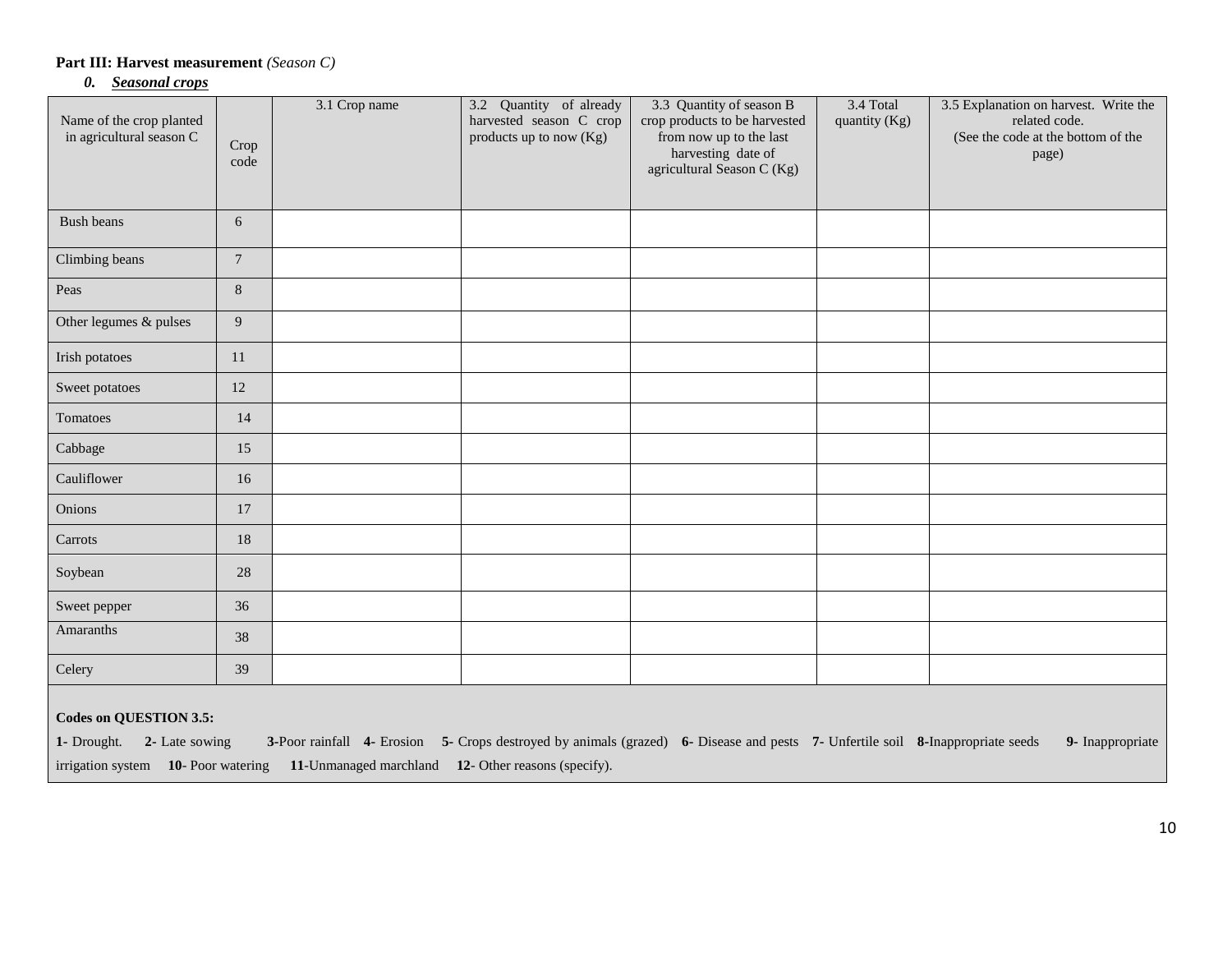| Name of the crop planted in<br>agricultural season C        | Crop code | 3.1 Crop name | 3.2 Quantity of already<br>harvested season C crop<br>products up to now $(Kg)$ | 3.3 Quantity of season B<br>crop products to be harvested<br>from now up to the last<br>harvesting date of<br>agricultural Season C (Kg) | 3.4 Total<br>quantity (Kg) | 3.5 Explanation on harvest. Write the<br>related code.<br>(See the code at the bottom of the<br>page) |
|-------------------------------------------------------------|-----------|---------------|---------------------------------------------------------------------------------|------------------------------------------------------------------------------------------------------------------------------------------|----------------------------|-------------------------------------------------------------------------------------------------------|
| Spinach                                                     | 40        |               |                                                                                 |                                                                                                                                          |                            |                                                                                                       |
| Small red beans                                             | 41        |               |                                                                                 |                                                                                                                                          |                            |                                                                                                       |
| Sugar beet                                                  | 42        |               |                                                                                 |                                                                                                                                          |                            |                                                                                                       |
| Garlic                                                      | 43        |               |                                                                                 |                                                                                                                                          |                            |                                                                                                       |
| Leeks                                                       | 45        |               |                                                                                 |                                                                                                                                          |                            |                                                                                                       |
| French beans                                                | 46        |               |                                                                                 |                                                                                                                                          |                            |                                                                                                       |
| Letus                                                       | 47        |               |                                                                                 |                                                                                                                                          |                            |                                                                                                       |
| Brocolli                                                    | 48        |               |                                                                                 |                                                                                                                                          |                            |                                                                                                       |
|                                                             | 20        |               |                                                                                 |                                                                                                                                          |                            |                                                                                                       |
| Other legumes                                               | 20        |               |                                                                                 |                                                                                                                                          |                            |                                                                                                       |
|                                                             | 20        |               |                                                                                 |                                                                                                                                          |                            |                                                                                                       |
|                                                             | 34        |               |                                                                                 |                                                                                                                                          |                            |                                                                                                       |
| Other crops                                                 | 34        |               |                                                                                 |                                                                                                                                          |                            |                                                                                                       |
|                                                             | 34        |               |                                                                                 |                                                                                                                                          |                            |                                                                                                       |
| <b>Codes on QUESTION 3.5:</b><br>1- Drought. 2- Late sowing |           |               |                                                                                 | 3-Poor rainfall 4- Erosion 5- Crops destroyed by animals (grazed) 6- Disease and pests 7- Unfertile soil 8-Inappropriate seeds           |                            | 9- Inappropriate                                                                                      |

irrigation system **10**- Poor watering **11**-Unmanaged marchland **12**- Other reasons (specify).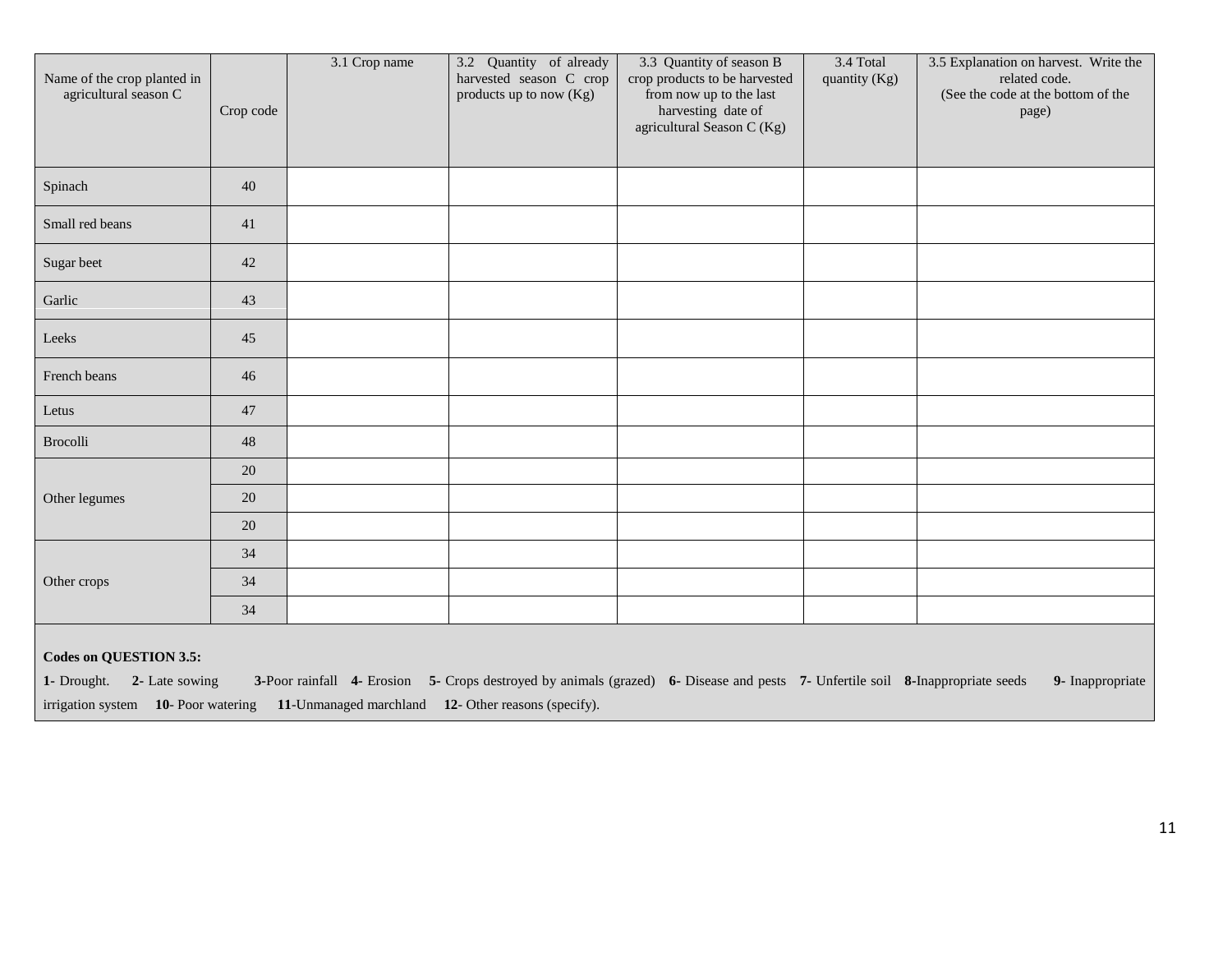# **Part IV: Use of production of season C crops**

| 4.1 Name of the crop planted in<br>agricultural season C 2013 |                 | 4.2 On the total<br>production of<br>this crop which<br>quantity has<br>been sold/will<br>be sold? | 4.3 On the<br>total<br>production<br>of this crop<br>which<br>quantity<br>has been<br>used/will<br>be used by<br>the<br>household? | 4.4 On the<br>total<br>production<br>of<br>this<br>crop what<br>the<br>is<br>quantity<br>that<br>has<br>been used<br>wage<br>as<br>hired<br>for<br>labor? | 4.5 On the<br>total<br>production<br>of this crop<br>which<br>quantity has<br>been<br>used<br>farm<br>as<br>rent? | 4.6 On the<br>total<br>production of<br>this crop what<br>is the quantity<br>that has been<br>offered as a<br>gift? | 4.7 On the total<br>production<br>of<br>this crop what is<br>the quantity that<br>has<br>been<br>exchanged with<br>other things? | 4.8 On the total<br>production of<br>this crop what is<br>the quantity that<br>has been used as<br>seeds? | 4.9 On the total<br>production of<br>this crop what is<br>the quantity that<br>has been used as<br>fodder? | 4.10 On the total<br>production of<br>this crop what is<br>the quantity that<br>has been stored? | 4.11 On the total<br>production<br>- of<br>this crop what is<br>the quantity that<br>has<br>been<br>damaged? | 4.12 On the total<br>production of<br>this crop what is<br>the quantity that<br>has been been<br>used in any other<br>way<br>not<br>mentioned<br>before? |
|---------------------------------------------------------------|-----------------|----------------------------------------------------------------------------------------------------|------------------------------------------------------------------------------------------------------------------------------------|-----------------------------------------------------------------------------------------------------------------------------------------------------------|-------------------------------------------------------------------------------------------------------------------|---------------------------------------------------------------------------------------------------------------------|----------------------------------------------------------------------------------------------------------------------------------|-----------------------------------------------------------------------------------------------------------|------------------------------------------------------------------------------------------------------------|--------------------------------------------------------------------------------------------------|--------------------------------------------------------------------------------------------------------------|----------------------------------------------------------------------------------------------------------------------------------------------------------|
| Crop Name                                                     | Code            | Code                                                                                               | $\%$                                                                                                                               | $\%$                                                                                                                                                      | $\%$                                                                                                              | $\%$                                                                                                                | $\%$                                                                                                                             | $\%$                                                                                                      | $\%$                                                                                                       | $\%$                                                                                             | $\%$                                                                                                         | $\%$                                                                                                                                                     |
| Bush beans                                                    | 6               |                                                                                                    |                                                                                                                                    |                                                                                                                                                           |                                                                                                                   |                                                                                                                     |                                                                                                                                  |                                                                                                           |                                                                                                            |                                                                                                  |                                                                                                              |                                                                                                                                                          |
| Climbing beans                                                | $7\phantom{.0}$ |                                                                                                    |                                                                                                                                    |                                                                                                                                                           |                                                                                                                   |                                                                                                                     |                                                                                                                                  |                                                                                                           |                                                                                                            |                                                                                                  |                                                                                                              |                                                                                                                                                          |
| Peas                                                          | 8               |                                                                                                    |                                                                                                                                    |                                                                                                                                                           |                                                                                                                   |                                                                                                                     |                                                                                                                                  |                                                                                                           |                                                                                                            |                                                                                                  |                                                                                                              |                                                                                                                                                          |
| Other legumes $&$<br>pulses                                   | 9               |                                                                                                    |                                                                                                                                    |                                                                                                                                                           |                                                                                                                   |                                                                                                                     |                                                                                                                                  |                                                                                                           |                                                                                                            |                                                                                                  |                                                                                                              |                                                                                                                                                          |
| Irish potatoes                                                | 11              |                                                                                                    |                                                                                                                                    |                                                                                                                                                           |                                                                                                                   |                                                                                                                     |                                                                                                                                  |                                                                                                           |                                                                                                            |                                                                                                  |                                                                                                              |                                                                                                                                                          |
| Sweet potatoes                                                | 12              |                                                                                                    |                                                                                                                                    |                                                                                                                                                           |                                                                                                                   |                                                                                                                     |                                                                                                                                  |                                                                                                           |                                                                                                            |                                                                                                  |                                                                                                              |                                                                                                                                                          |
| Tomatoes                                                      | 14              |                                                                                                    |                                                                                                                                    |                                                                                                                                                           |                                                                                                                   |                                                                                                                     |                                                                                                                                  |                                                                                                           |                                                                                                            |                                                                                                  |                                                                                                              |                                                                                                                                                          |
| Cabbage                                                       | 15              |                                                                                                    |                                                                                                                                    |                                                                                                                                                           |                                                                                                                   |                                                                                                                     |                                                                                                                                  |                                                                                                           |                                                                                                            |                                                                                                  |                                                                                                              |                                                                                                                                                          |
| Cauliflower                                                   | 16              |                                                                                                    |                                                                                                                                    |                                                                                                                                                           |                                                                                                                   |                                                                                                                     |                                                                                                                                  |                                                                                                           |                                                                                                            |                                                                                                  |                                                                                                              |                                                                                                                                                          |
| Onions                                                        | 17              |                                                                                                    |                                                                                                                                    |                                                                                                                                                           |                                                                                                                   |                                                                                                                     |                                                                                                                                  |                                                                                                           |                                                                                                            |                                                                                                  |                                                                                                              |                                                                                                                                                          |
| Carrots                                                       | 18              |                                                                                                    |                                                                                                                                    |                                                                                                                                                           |                                                                                                                   |                                                                                                                     |                                                                                                                                  |                                                                                                           |                                                                                                            |                                                                                                  |                                                                                                              |                                                                                                                                                          |
| Soybean                                                       | 28              |                                                                                                    |                                                                                                                                    |                                                                                                                                                           |                                                                                                                   |                                                                                                                     |                                                                                                                                  |                                                                                                           |                                                                                                            |                                                                                                  |                                                                                                              |                                                                                                                                                          |
| Sweet pepper                                                  | 36              |                                                                                                    |                                                                                                                                    |                                                                                                                                                           |                                                                                                                   |                                                                                                                     |                                                                                                                                  |                                                                                                           |                                                                                                            |                                                                                                  |                                                                                                              |                                                                                                                                                          |
| Amaranths                                                     | 38              |                                                                                                    |                                                                                                                                    |                                                                                                                                                           |                                                                                                                   |                                                                                                                     |                                                                                                                                  |                                                                                                           |                                                                                                            |                                                                                                  |                                                                                                              |                                                                                                                                                          |
| Celery                                                        | 39              |                                                                                                    |                                                                                                                                    |                                                                                                                                                           |                                                                                                                   |                                                                                                                     |                                                                                                                                  |                                                                                                           |                                                                                                            |                                                                                                  |                                                                                                              |                                                                                                                                                          |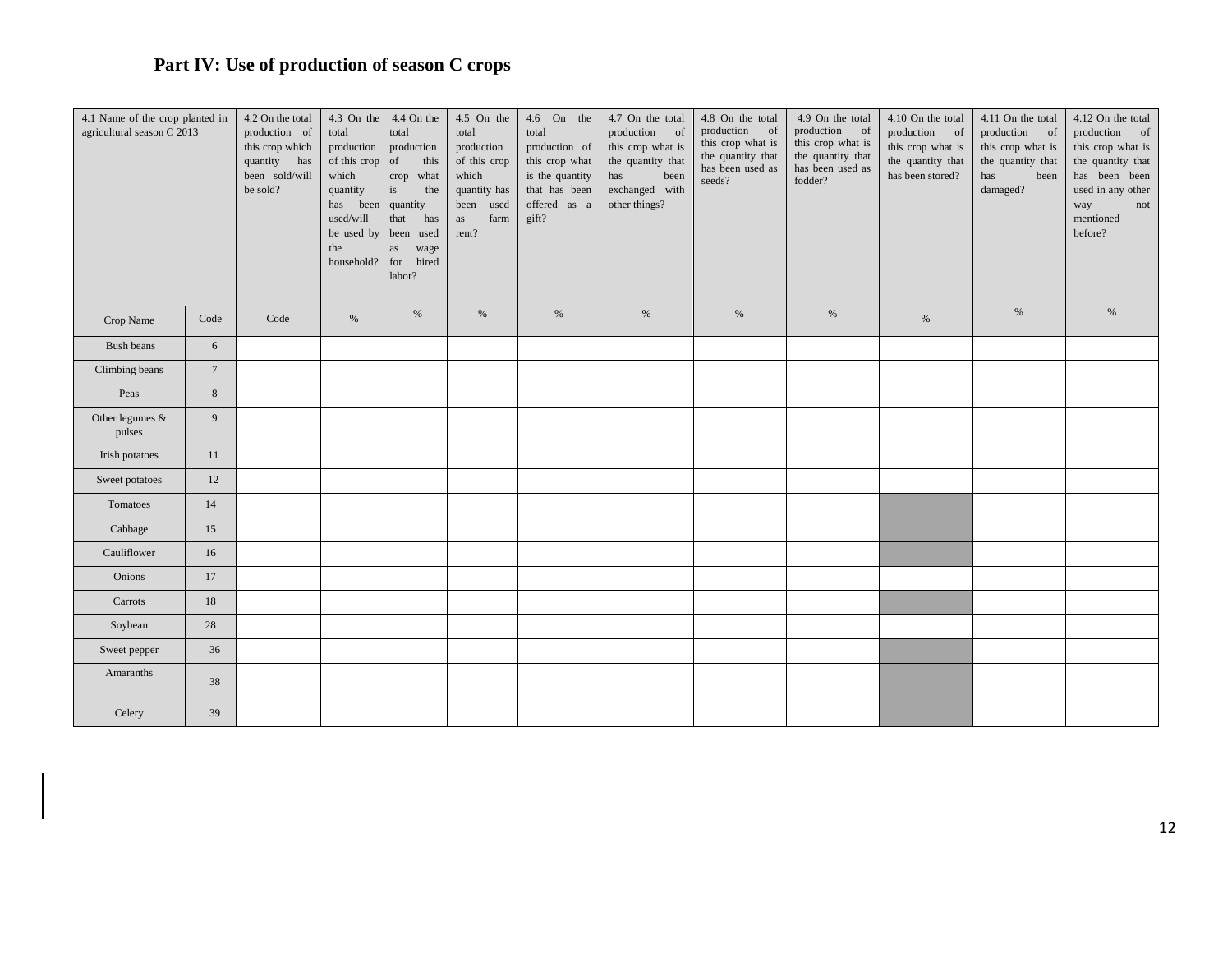# **Part IV: Use of production of season C crops (Continuation)**

| 4.1 Name of the crop planted in<br>agricultural season C 2013 |      | 4.2 On the total<br>production of<br>this crop which<br>quantity has<br>been sold/will<br>be sold? | 4.3 On the<br>total<br>production<br>of this crop<br>which<br>quantity<br>been<br>has<br>used/will<br>be used by<br>the<br>household? | $4.4$ On the<br>total<br>production<br>of<br>this<br>what<br>crop<br>is<br>the<br>quantity<br>that<br>has<br>been used<br>wage<br>as<br>for hired<br>labor? | 4.5 On the<br>total<br>production<br>of this crop<br>which<br>quantity has<br>used<br>been<br>farm<br>as<br>rent? | 4.6 On the<br>total<br>production of<br>this crop what<br>is the quantity<br>that has been<br>offered as a<br>gift? | 4.7 On the total<br>production of<br>this crop what is<br>the quantity that<br>has<br>been<br>exchanged with<br>other things? | 4.8 On the total<br>production of<br>this crop what is<br>the quantity that<br>has been used as<br>seeds? | 4.9 On the total<br>production of<br>this crop what is<br>the quantity that<br>has been used as<br>fodder? | 4.10 On the total<br>production of<br>this crop what is<br>the quantity that<br>has been stored? | 4.11 On the total<br>production of<br>this crop what is<br>the quantity that<br>has<br>been<br>damaged? | 4.12 On the total<br>production of<br>this crop what is<br>the quantity that<br>has been been<br>used in any other<br>way<br>not<br>mentioned<br>before? |
|---------------------------------------------------------------|------|----------------------------------------------------------------------------------------------------|---------------------------------------------------------------------------------------------------------------------------------------|-------------------------------------------------------------------------------------------------------------------------------------------------------------|-------------------------------------------------------------------------------------------------------------------|---------------------------------------------------------------------------------------------------------------------|-------------------------------------------------------------------------------------------------------------------------------|-----------------------------------------------------------------------------------------------------------|------------------------------------------------------------------------------------------------------------|--------------------------------------------------------------------------------------------------|---------------------------------------------------------------------------------------------------------|----------------------------------------------------------------------------------------------------------------------------------------------------------|
| Crop Name                                                     | Code | Code                                                                                               | $\%$                                                                                                                                  | $\%$                                                                                                                                                        | $\%$                                                                                                              | $\%$                                                                                                                | $\%$                                                                                                                          | %                                                                                                         | $\%$                                                                                                       | $\%$                                                                                             | $\%$                                                                                                    | %                                                                                                                                                        |
| Spinach                                                       | 40   |                                                                                                    |                                                                                                                                       |                                                                                                                                                             |                                                                                                                   |                                                                                                                     |                                                                                                                               |                                                                                                           |                                                                                                            |                                                                                                  |                                                                                                         |                                                                                                                                                          |
| Small red beans                                               | 41   |                                                                                                    |                                                                                                                                       |                                                                                                                                                             |                                                                                                                   |                                                                                                                     |                                                                                                                               |                                                                                                           |                                                                                                            |                                                                                                  |                                                                                                         |                                                                                                                                                          |
| Sugar beet                                                    | 42   |                                                                                                    |                                                                                                                                       |                                                                                                                                                             |                                                                                                                   |                                                                                                                     |                                                                                                                               |                                                                                                           |                                                                                                            |                                                                                                  |                                                                                                         |                                                                                                                                                          |
| Garlic                                                        | 43   |                                                                                                    |                                                                                                                                       |                                                                                                                                                             |                                                                                                                   |                                                                                                                     |                                                                                                                               |                                                                                                           |                                                                                                            |                                                                                                  |                                                                                                         |                                                                                                                                                          |
| Leeks                                                         | 45   |                                                                                                    |                                                                                                                                       |                                                                                                                                                             |                                                                                                                   |                                                                                                                     |                                                                                                                               |                                                                                                           |                                                                                                            |                                                                                                  |                                                                                                         |                                                                                                                                                          |
| French beans                                                  | 46   |                                                                                                    |                                                                                                                                       |                                                                                                                                                             |                                                                                                                   |                                                                                                                     |                                                                                                                               |                                                                                                           |                                                                                                            |                                                                                                  |                                                                                                         |                                                                                                                                                          |
| Letus                                                         | 47   |                                                                                                    |                                                                                                                                       |                                                                                                                                                             |                                                                                                                   |                                                                                                                     |                                                                                                                               |                                                                                                           |                                                                                                            |                                                                                                  |                                                                                                         |                                                                                                                                                          |
| Brocolli                                                      | 48   |                                                                                                    |                                                                                                                                       |                                                                                                                                                             |                                                                                                                   |                                                                                                                     |                                                                                                                               |                                                                                                           |                                                                                                            |                                                                                                  |                                                                                                         |                                                                                                                                                          |
| Other legumes                                                 | 20   |                                                                                                    |                                                                                                                                       |                                                                                                                                                             |                                                                                                                   |                                                                                                                     |                                                                                                                               |                                                                                                           |                                                                                                            |                                                                                                  |                                                                                                         |                                                                                                                                                          |
|                                                               | 20   |                                                                                                    |                                                                                                                                       |                                                                                                                                                             |                                                                                                                   |                                                                                                                     |                                                                                                                               |                                                                                                           |                                                                                                            |                                                                                                  |                                                                                                         |                                                                                                                                                          |
|                                                               | 20   |                                                                                                    |                                                                                                                                       |                                                                                                                                                             |                                                                                                                   |                                                                                                                     |                                                                                                                               |                                                                                                           |                                                                                                            |                                                                                                  |                                                                                                         |                                                                                                                                                          |
| Other crops                                                   | 34   |                                                                                                    |                                                                                                                                       |                                                                                                                                                             |                                                                                                                   |                                                                                                                     |                                                                                                                               |                                                                                                           |                                                                                                            |                                                                                                  |                                                                                                         |                                                                                                                                                          |
|                                                               | 34   |                                                                                                    |                                                                                                                                       |                                                                                                                                                             |                                                                                                                   |                                                                                                                     |                                                                                                                               |                                                                                                           |                                                                                                            |                                                                                                  |                                                                                                         |                                                                                                                                                          |
|                                                               | 34   |                                                                                                    |                                                                                                                                       |                                                                                                                                                             |                                                                                                                   |                                                                                                                     |                                                                                                                               |                                                                                                           |                                                                                                            |                                                                                                  |                                                                                                         |                                                                                                                                                          |